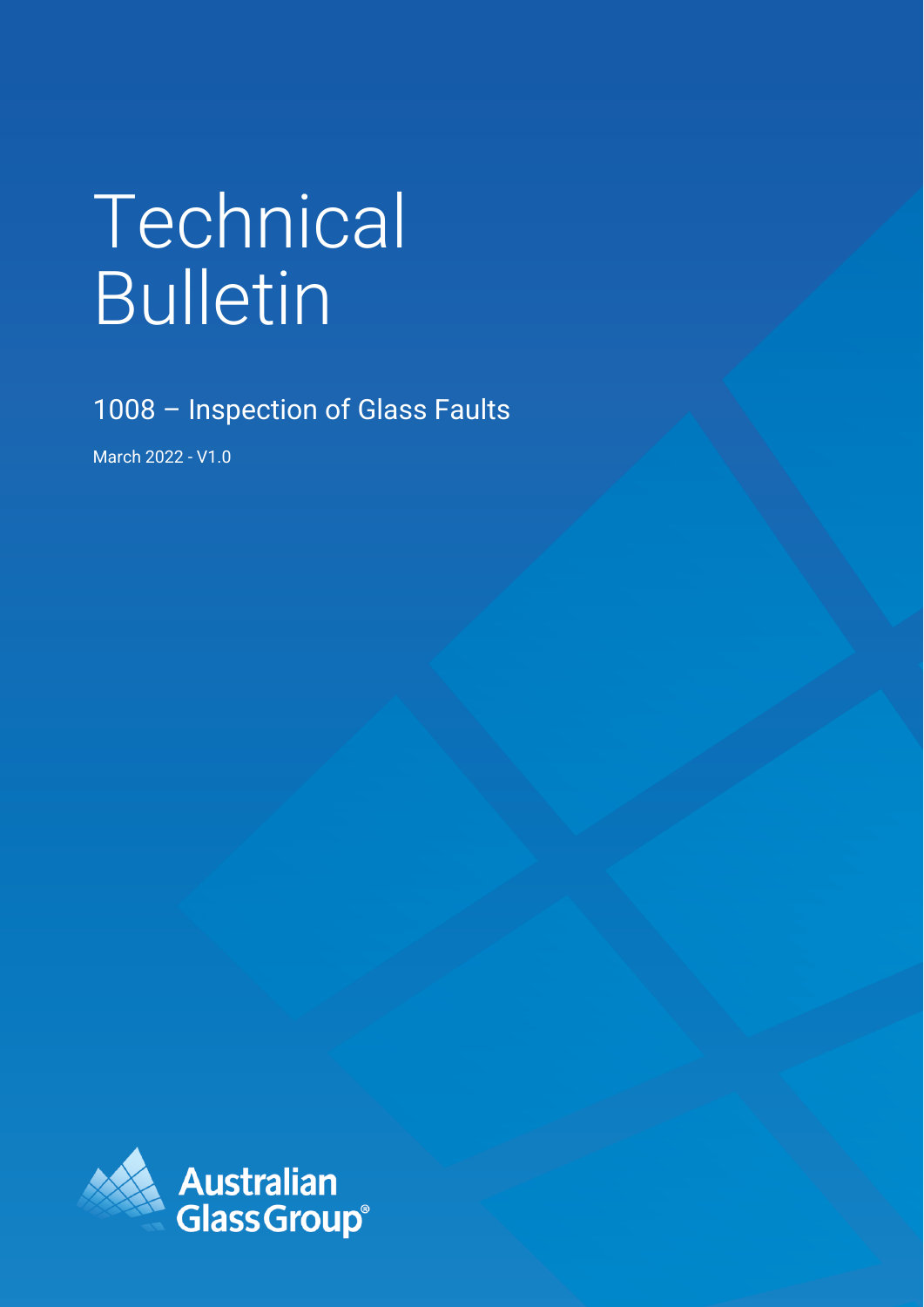# TB 1008 – Inspection of Glass Faults

### Cited National Standards:

- AS/NZS 4667: Quality Requirements for cut to size and processed glass
- AS 4666: Insulating Glass Units

### **Introduction**

Glass for buildings supplied and installed in Australia is almost exclusively manufactured using the float process and is known as 'float glass'. This process results in extremely flat surfaces with few imperfections. This glass can then be cut/drilled/polished/heat treated/laminated/made into an insulated glass unit or a combination of all to result in the end product.

### Customer Expectations

Most customers expect glass to be perfect; free of any marks/scratches/bubbles etc. and completely transparent. However, glass is not perfect and defects can be present as well as issues caused by the multiple handling of glass from the initial float process to installation on site. This Technical Bulletin serves to help customers and consumers understand what is considered an allowable defect based on relevant Australian Standards used by the glass industry and how to inspect glass once installed.

### Relevant Quality Standards

AS/NZS 4667 is the applicable standard for individual panes of glass, whereas AS 4666 is applicable to insulated glass units (IGU) only. An IGU will be manufactured to both standards, the glass panes themselves to AS 4667 and the construction/composition of the IGU to AS 4666. Both of these standards are production standards for use by glass processors. Glass Processors have inspection criteria, which are to be undertaken specifically in controlled conditions inside the factory before the glass is despatched to site. This Technical Bulletin will include guidance on how to inspect glass on site, based on these criteria.

Page 1 of 7

| <b>AGG NSW</b>                                      | <b>AGG VIC</b>                                           | <b>AGG TAS</b>                                      |                                             |
|-----------------------------------------------------|----------------------------------------------------------|-----------------------------------------------------|---------------------------------------------|
| 140 Gilba Rd<br>Girraween, NSW<br>P: (02) 9896 0566 | 81-83 Rushdale St<br>Knoxfield, VIC<br>P: (03) 9730 7400 | 39 South Arm Rd<br>Rokeby, TAS<br>P: (03) 6247 1625 | <b>Australian</b><br>Glass Group®           |
| F: (02) 9896 0190                                   | F: (03) 9730 7488                                        | F: (03) 6247 6843                                   | agg.com.au   info.agg.com.au   1300 768 024 |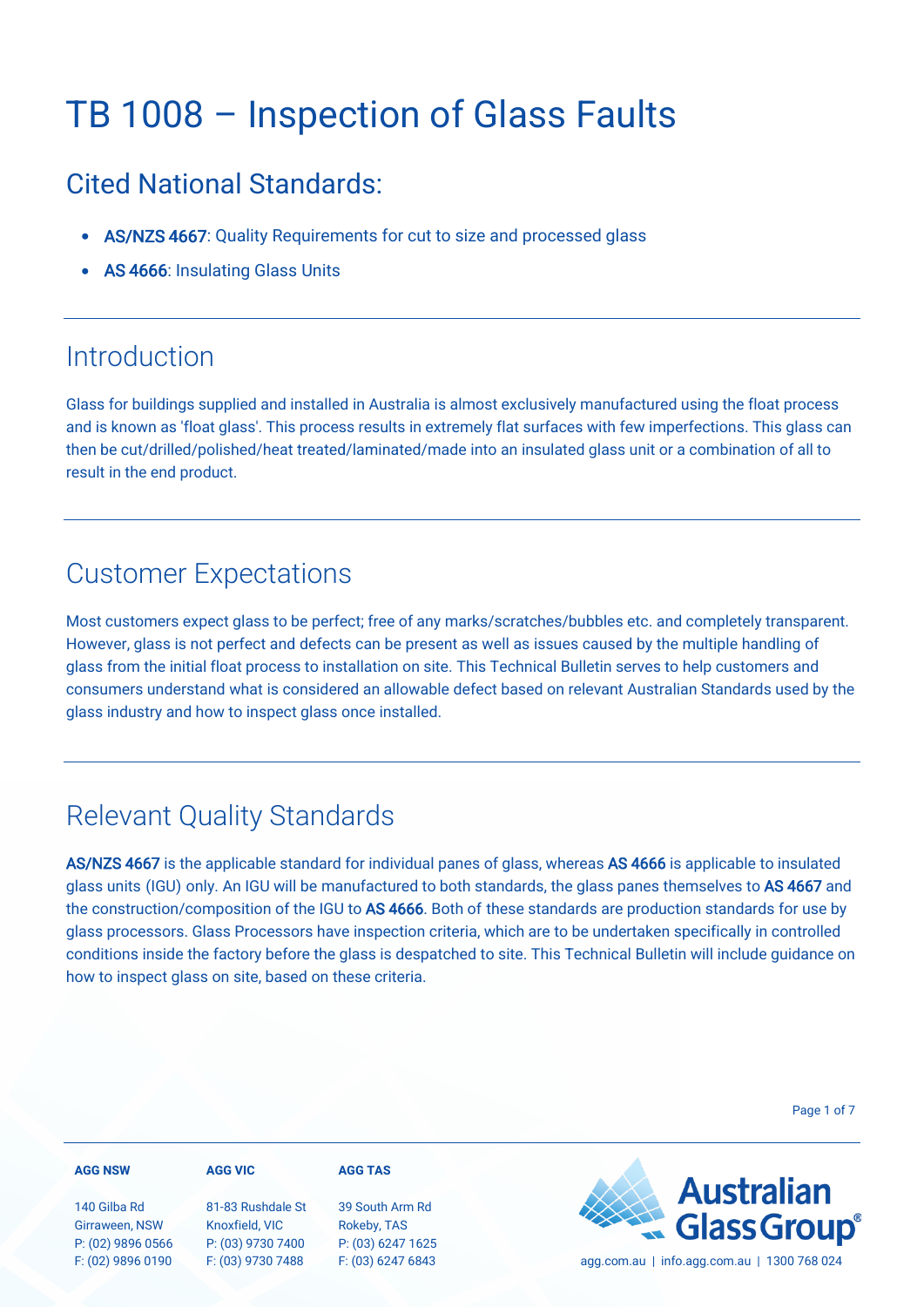### Inspection of Glass

Glass inspection should be carried out as early as reasonably practical following installation or supply. Prior to inspection, ensure glass is cleaned in accordance with manufacturer's recommendations, the surface of the glass is free of moisture and glass is being examined in natural daylight but *not in direct sunlight*.

During inspection, the very edges of glass that will be inside the rebate (frame around the edges) is ignored as it will be hidden from view by the frame. The visible glass size is referred to the daylight size, and is split into two areas: Primary and Secondary vision areas. The secondary vision area is defined as an outer strip forming 10 to 15% of the total daylight size as per AS 4666 tables 5.5 and 5.6. The remaining central section of the glass is the Primary vision area.



- 1. View glass from a distance of 3m inside the room whilst facing square on to the glass.
- 2. Maximum viewing time of 60 seconds.
- 3. Any scratch or bubble visible in the primary vision area following points 1 and 2 above is a defect.

Page 2 of 7

| <b>AGG NSW</b>                                      | <b>AGG VIC</b>                                           | <b>AGG TAS</b>                                      |                                             |
|-----------------------------------------------------|----------------------------------------------------------|-----------------------------------------------------|---------------------------------------------|
| 140 Gilba Rd<br>Girraween, NSW<br>P: (02) 9896 0566 | 81-83 Rushdale St<br>Knoxfield, VIC<br>P: (03) 9730 7400 | 39 South Arm Rd<br>Rokeby, TAS<br>P: (03) 6247 1625 | <b>Australian<br/>Glass Group®</b>          |
| F: (02) 9896 0190                                   | F: (03) 9730 7488                                        | F: (03) 6247 6843                                   | agg.com.au   info.agg.com.au   1300 768 024 |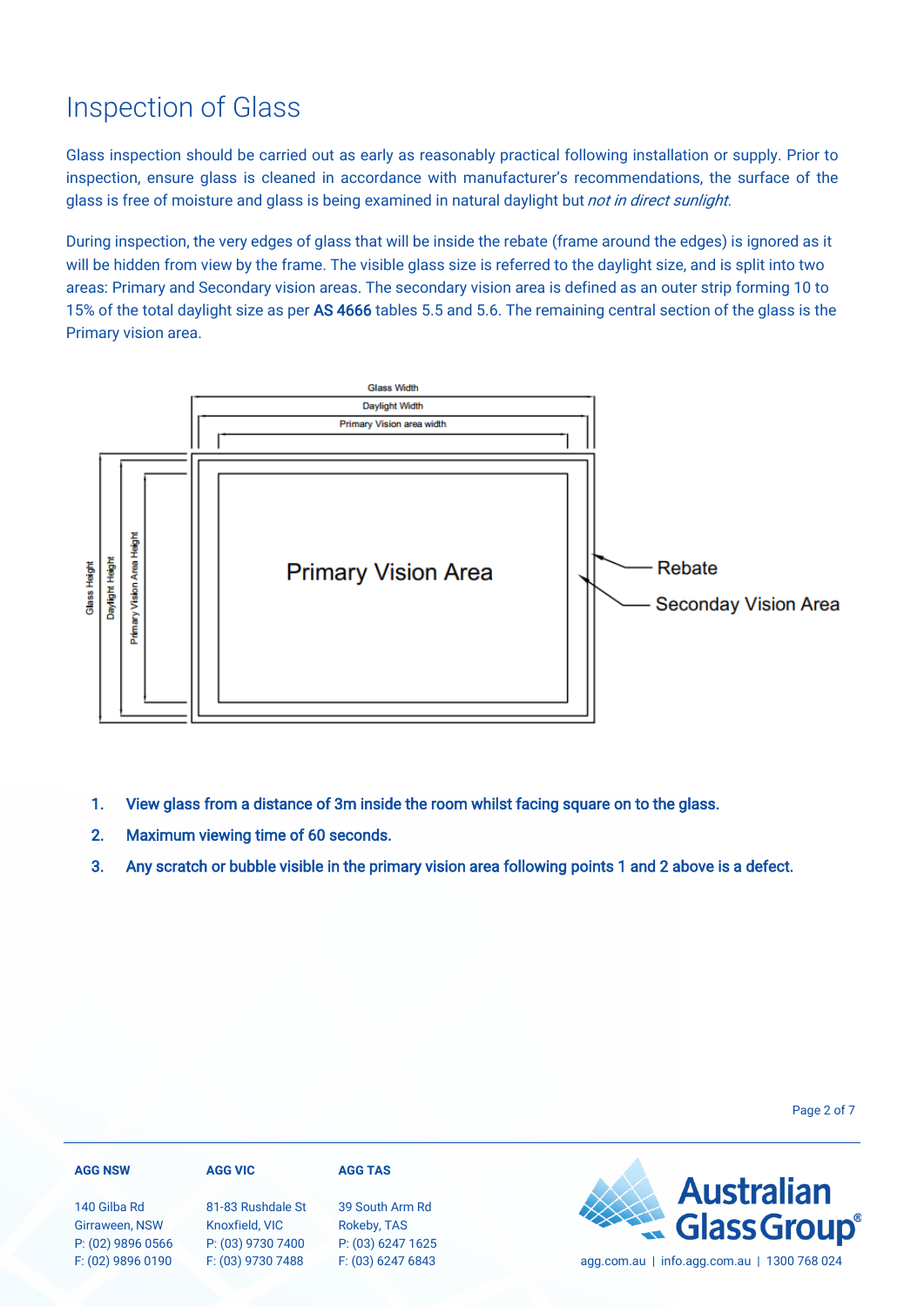### What is not considered a defect?

There are multiple phenomena that occur as a result of manufacturing processes and are not considered to be defects. These phenomena do not occur every time and can be minimised or prevented by avoiding specific glass types & compositions on a situational basis. Contact AGG for further assistance. These phenomena are listed & explained below

- **Anisotropy**
- Haze
- Roller wave
- **Edge kink**
- Newton's Rings
- **Brewster's Fringes**
- **Preferential Wetting**

### Anisotropy

Anisotropy is when the surface of heat treated glass appears to have light and dark patches when polarised light is reflected from it. It is caused by the tempering process and is most commonly noticeable when wearing polarised sunglasses or in specific lighting conditions. Anisptropy is an inherent property of tempered glass and therefore is not considered a defect. The effect can also be more noticeable in an IGU with multiple panes of tempered glass.



Page 3 of 7

#### **AGG NSW**

140 Gilba Rd Girraween, NSW P: (02) 9896 0566 F: (02) 9896 0190

#### **AGG VIC**

# 81-83 Rushdale St

Knoxfield, VIC P: (03) 9730 7400 F: (03) 9730 7488

Rokeby, TAS P: (03) 6247 1625



39 South Arm Rd

**AGG TAS**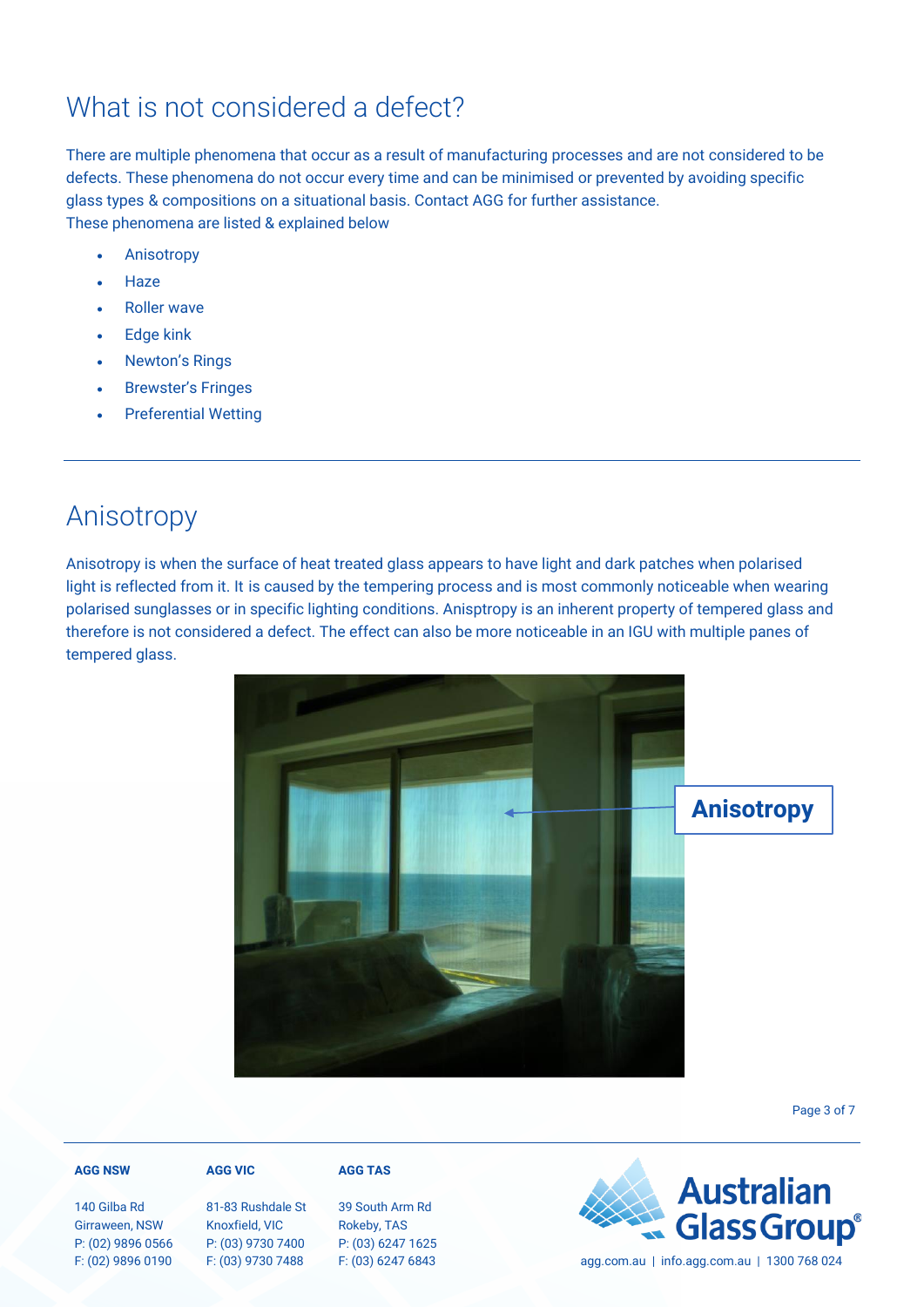### Haze

Haze is a light milky visual appearance in the glass when visible light contracts the glass. Most light passes through the glass, the rest is either reflected, absorbed or scattered. If enough light is scattered then the glass will have a light, milky appearance. Haze is present in all forms of glass, but is not noticeable to the human eye in most glass types. Haze can be noticeable on Hardcoat LowE coated glass. Local lighting conditions compared to background lighting also contribute to how visible haze will be. Haze can appear blue with some coatings, and is very dependent on light intensity and the angle at which light hits the glass. As such, haze can be visible during some times of the day but not others. As haze is an inherent property of all transparent material, it is not considered as a defect. See our [Risk of Haze Guideline](https://agg.com.au/wp-content/uploads/2022/03/AGG-Guideline-Risk-of-Haze-in-Hardcoat-LowE-Coated-Glass.pdf) for more detail.

Haze in Hardcoat LowE



### Roller Wave

To toughen glass in a furnace, glass is heated to temperatures in excess of 600°C and becomes soft. The glass is resting on oscillating ceramic rollers of the furnace at this point, so it can take on a slight wave like shape between the gap of each roller. It is then cooled down or 'quenched' by cooler air. As the glass is now cooled, it will retain any wave pattern and is no longer as flat as it was before being in the furnace. Roller wave is more noticeable on reflective or tinted glass. Although not listed in AS/NZS 4667 or AS 4666 as a defect, AGG have our own internal quality procedures to keep roller wave to an appreciable minimum.

#### Roller Wave



Page 4 of 7

#### **AGG NSW**

140 Gilba Rd Girraween, NSW P: (02) 9896 0566 F: (02) 9896 0190

#### **AGG VIC**

81-83 Rushdale St Knoxfield, VIC P: (03) 9730 7400 F: (03) 9730 7488

**AGG TAS**

39 South Arm Rd Rokeby, TAS P: (03) 6247 1625



F: (03) 6247 6843 agg.com.au | info.agg.com.au | 1300 768 024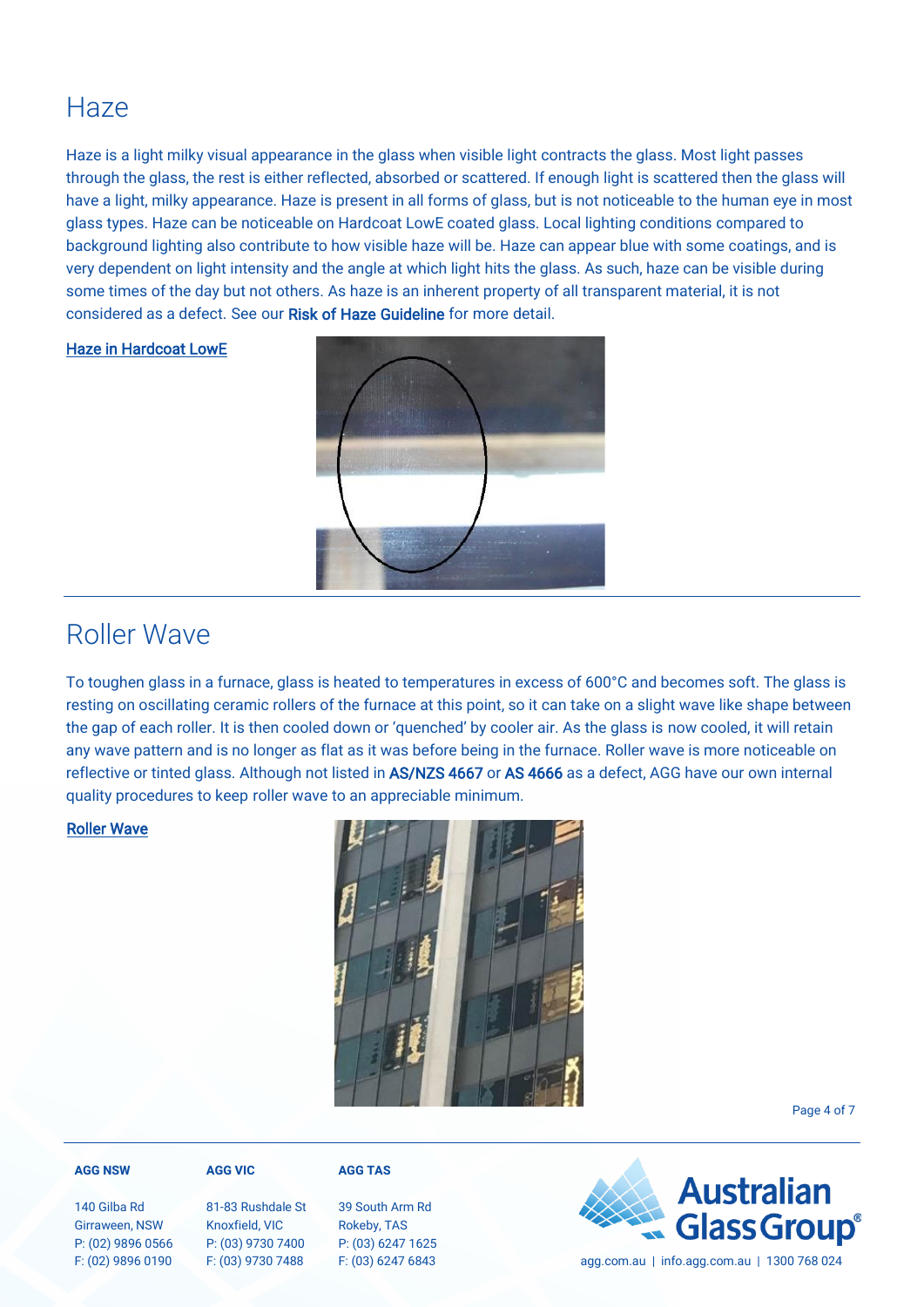The above image is an extreme occurrence of roller wave, under normal circumstances roller wave is difficult to see when orientated horizontally and only stands out when the wave pattern is vertical. Therefore, AGG recommend roller wave is orientated horizontally so it will not be noticeable when walking past the glass. This is why glass dimensions of height and width are not interchangeable when ordering glass, as this will determine how glass is orientated on the furnace bed prior to tempering.

### Edge Kink

Edge kink is similar in appearance and cause to roller wave, but only occurs at the edge of heat treated glass. As with roller wave mentioned previously, edge kink is more noticeable in reflective or tinted glass, and is not listed in AS/NZS 4667 nor AS 4666 as a defect. AGG have our own internal quality procedures to keep edge kink to an appreciable minimum.

### Newton's Rings

An IGU is a flexible pressure vessel and under the right conditions the difference between the air (or gas) pressure inside and outside the IGU can cause both glass panes to deflect towards each other. When they get quite close, rainbow patterned circles can appear on the glass surface, centred on where the gap between the panes is the smallest. These patterns are caused by the varying refraction angles in the surfaces of the glass panes, and is not considered a defect. They can also occur under specific wind pressures. The chance of Newton's rings occurring is reduced by specifying thicker glass, which lowers deflection in each glass pane.

#### Newton's Rings



Page 5 of 7

#### **AGG NSW**

140 Gilba Rd Girraween, NSW P: (02) 9896 0566 F: (02) 9896 0190

#### **AGG VIC**

#### 81-83 Rushdale St Knoxfield, VIC P: (03) 9730 7400 F: (03) 9730 7488

#### 39 South Arm Rd Rokeby, TAS P: (03) 6247 1625

**AGG TAS**



F: (03) 6247 6843 agg.com.au | info.agg.com.au | 1300 768 024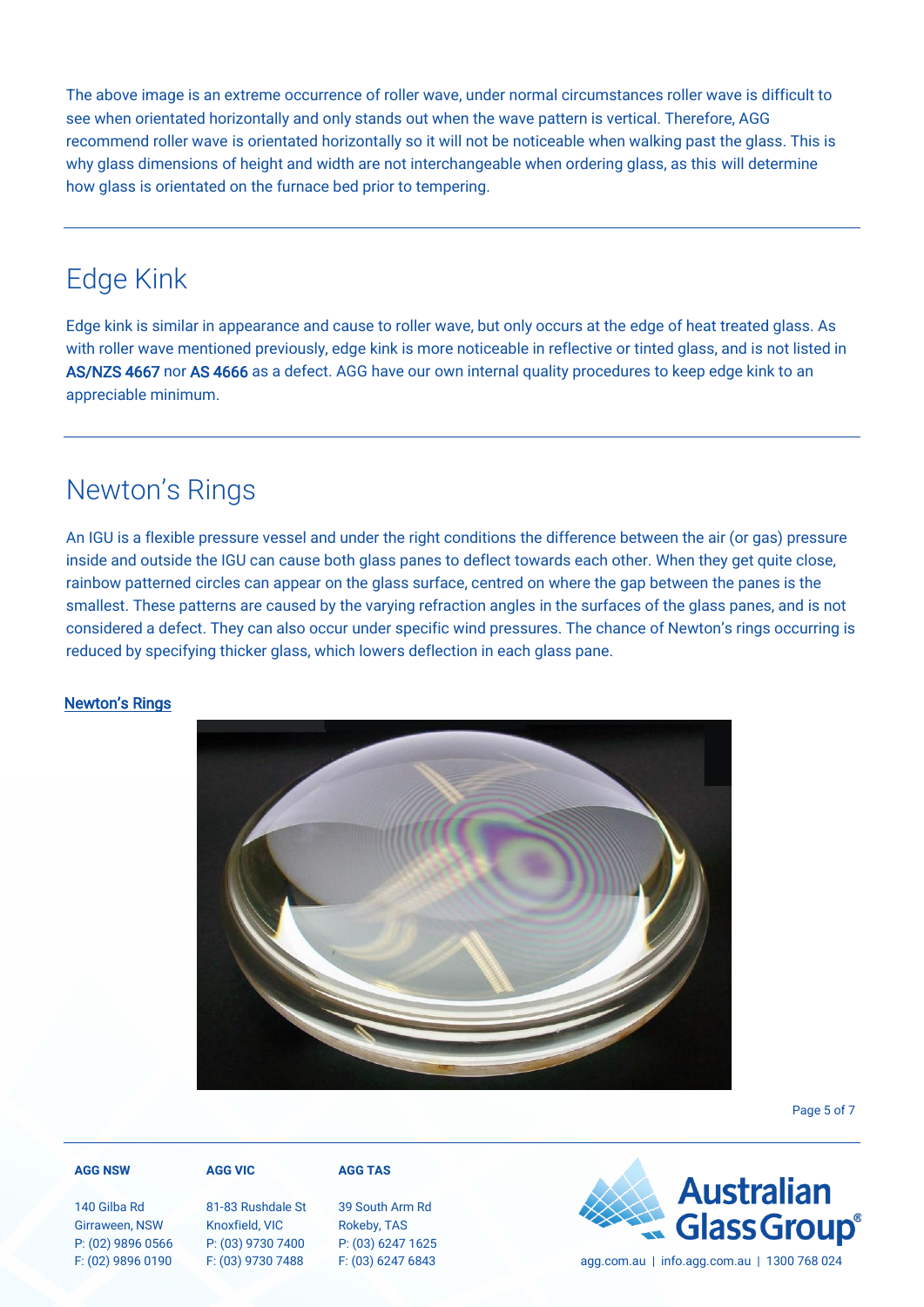### Brewster's Fringes

Much like Newton's Rings, Brewster's Fringes are the result of light reflecting off glass. However, they are not caused by glass deflecting, rather by multiple light sources from different angles. As such, they present as rainbow lines but with a much more random pattern than what is seen in Newton's Rings. They are not considered a defect as they are caused by foreign light sources.

### Preferential Wetting

Preferential wetting is a side effect of using certain lifting aids such as vacuum suckers to move glass panes, and become visible when the glass is wet. These devices do not leave a residue on the glass but do change the surface conditions. This alters the amount of friction available on that spot and alters how water behaves when in contact with the glass. These patterns fade over time and do not change the performance of the glass. They are not considered a defect.

### Multiple Reflections

Every glass pane will reflect a certain amount of light that touches it, how much is determined by the glass type such as tinted, coated or reflective glass. When looking though a double glazed unit, there will be two reflections. This is most noticeable when appreciating a view of city lights from a nearby hill. Reflection and refraction are natural properties of all transparent materials and therefore are not considered a defect.

Page 6 of 7

#### **AGG NSW**

#### **AGG VIC**

140 Gilba Rd Girraween, NSW P: (02) 9896 0566 F: (02) 9896 0190

81-83 Rushdale St Knoxfield, VIC P: (03) 9730 7400 F: (03) 9730 7488

39 South Arm Rd Rokeby, TAS P: (03) 6247 1625

**AGG TAS**